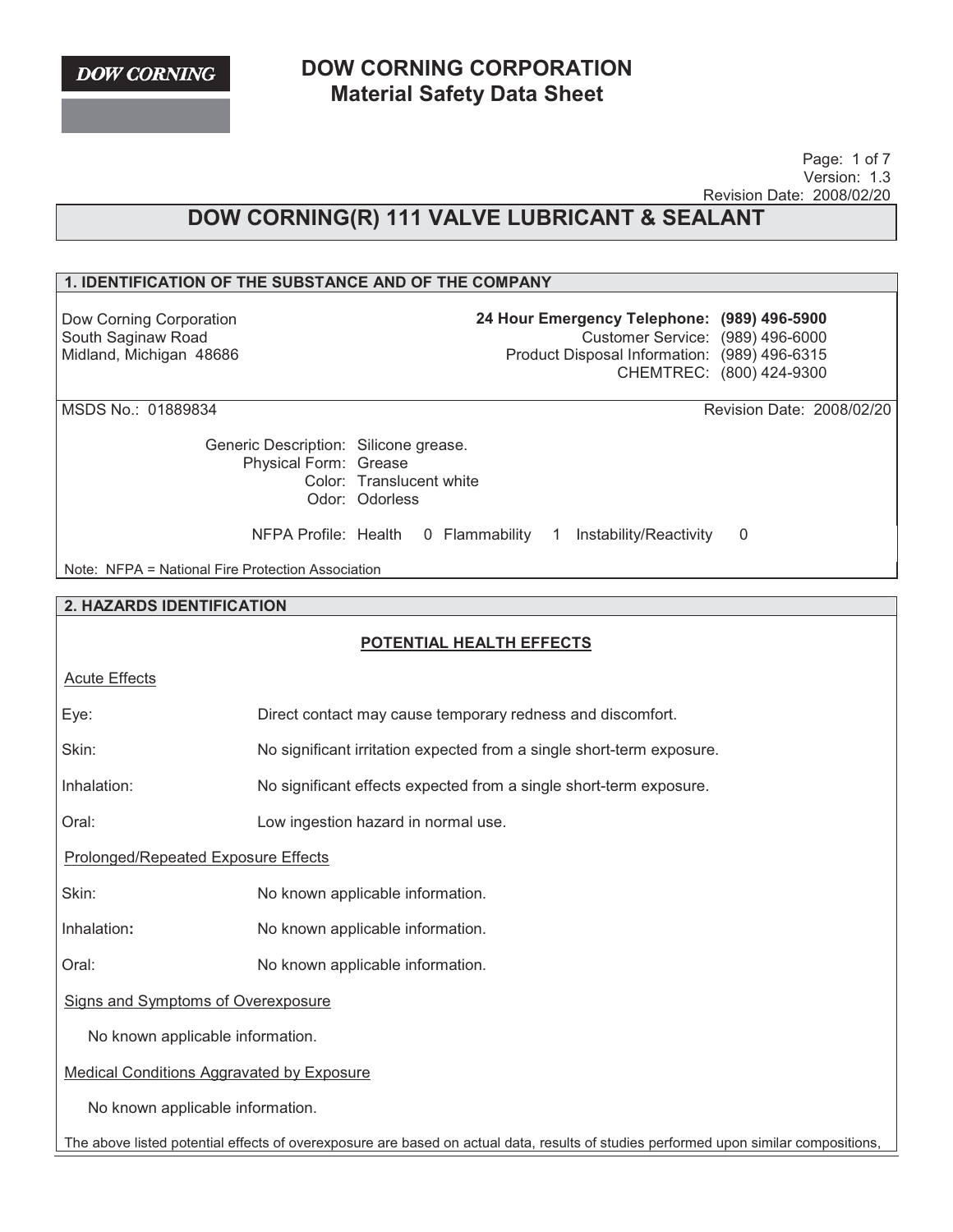Page: 2 of 7 Version: 1.3 Revision Date: 2008/02/20

# **DOW CORNING(R) 111 VALVE LUBRICANT & SEALANT**

component data and/or expert review of the product. Please refer to Section 11 for the detailed toxicology information.

## **3. COMPOSITION/INFORMATION ON INGREDIENTS**

None present. This is not a hazardous material as defined in the OSHA Hazard Communication Standard.

## **4. FIRST AID MEASURES**

| Eye:                | Immediately flush with water.                                    |
|---------------------|------------------------------------------------------------------|
| Skin:               | No first aid should be needed.                                   |
| Inhalation:         | No first aid should be needed.                                   |
| Oral:               | No first aid should be needed.                                   |
| Notes to Physician: | Treat according to person's condition and specifics of exposure. |

## **5. FIRE FIGHTING MEASURES**

| Flash Point:                              | > 214 °F / > 101.1 °C (Closed Cup)                                                                                                                                                                                                                                            |
|-------------------------------------------|-------------------------------------------------------------------------------------------------------------------------------------------------------------------------------------------------------------------------------------------------------------------------------|
| Autoignition Temperature: Not determined. |                                                                                                                                                                                                                                                                               |
| Flammability Limits in Air:               | Not determined.                                                                                                                                                                                                                                                               |
| Extinguishing Media:                      | On large fires use dry chemical, foam or water spray. On small fires use carbon dioxide<br>(CO2), dry chemical or water spray. Water can be used to cool fire exposed containers.                                                                                             |
| Fire Fighting Measures:                   | Self-contained breathing apparatus and protective clothing should be worn in fighting large<br>fires involving chemicals. Determine the need to evacuate or isolate the area according to<br>your local emergency plan. Use water spray to keep fire exposed containers cool. |
| Unusual Fire Hazards:                     | None.                                                                                                                                                                                                                                                                         |

**6. ACCIDENTAL RELEASE MEASURES**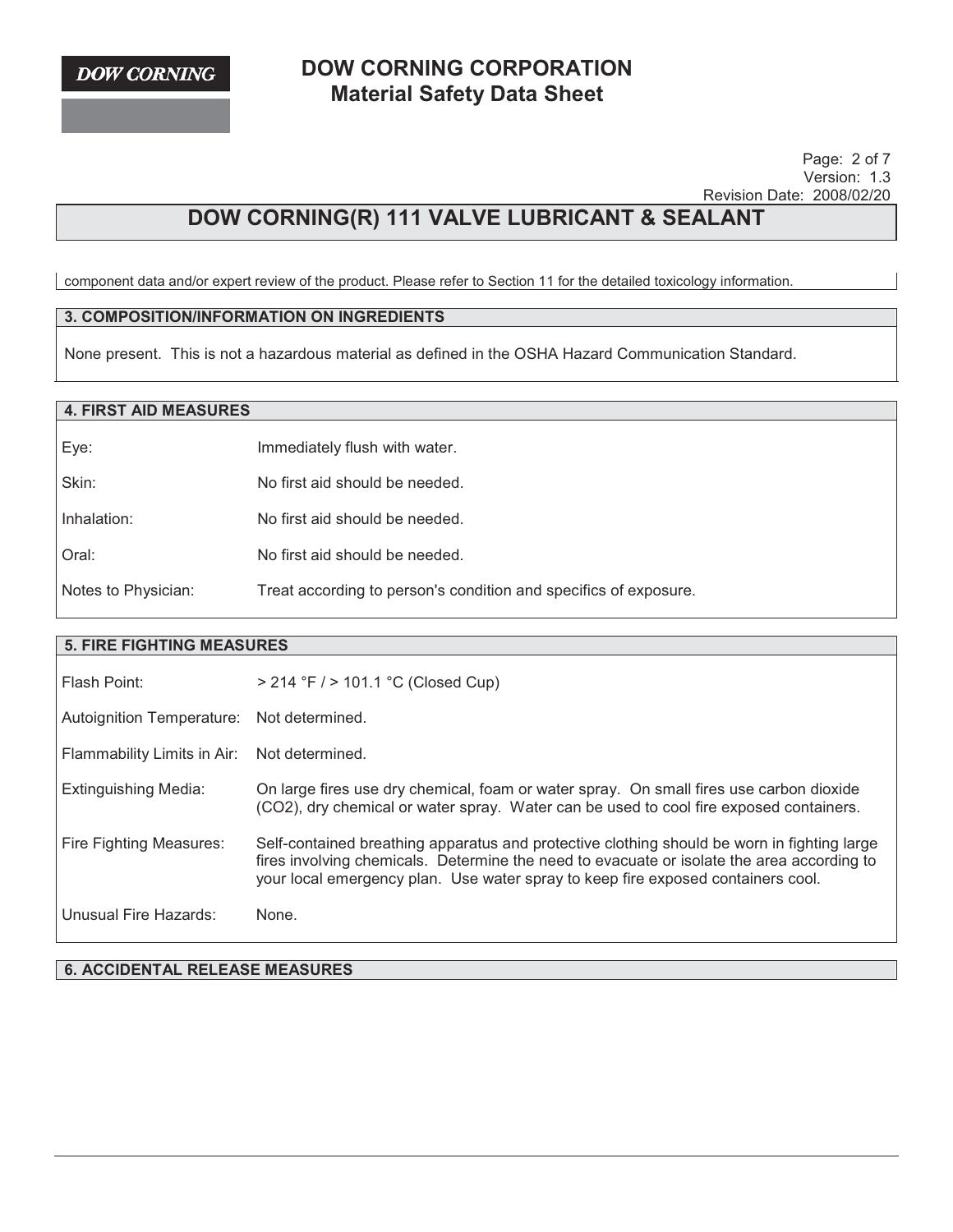**DOW CORNING** 

# **DOW CORNING CORPORATION Material Safety Data Sheet**

 Page: 3 of 7 Version: 1.3 Revision Date: 2008/02/20

# **DOW CORNING(R) 111 VALVE LUBRICANT & SEALANT**

Containment/Clean up: Determine whether to evacuate or isolate the area according to your local emergency plan. Observe all personal protection equipment recommendations described in Sections 5 and 8. For large spills, provide diking or other appropriate containment to keep material from spreading. If diked material can be pumped, store recovered material in appropriate container. Clean up remaining materials from spill with suitable absorbant. Clean area as appropriate since spilled materials, even in small quantities, may present a slip hazard. Final cleaning may require use of steam, solvents or detergents. Dispose of saturated absorbant or cleaning materials appropriately, since spontaneous heating may occur. Local, state and federal laws and regulations may apply to releases and disposal of this material, as well as those materials and items employed in the cleanup of releases. You will need to determine which federal, state and local laws and regulations are applicable. Sections 13 and 15 of this MSDS provide information regarding certain federal and state requirements.

Note: See section 8 for Personal Protective Equipment for Spills. Call (989) 496-5900, if additional information is required.

#### **7. HANDLING AND STORAGE**

Use with adequate ventilation. Avoid eye contact.

Use reasonable care and store away from oxidizing materials.

## **8. EXPOSURE CONTROLS / PERSONAL PROTECTION**

#### **Component Exposure Limits**

There are no components with workplace exposure limits.

#### **Engineering Controls**

Local Ventilation: None should be needed. General Ventilation: Recommended.

#### **Personal Protective Equipment for Routine Handling**

| Eyes:                                           | Use proper protection - safety glasses as a minimum.                    |  |
|-------------------------------------------------|-------------------------------------------------------------------------|--|
| Skin:                                           | Washing at mealtime and end of shift is adequate.                       |  |
| Suitable Gloves:                                | Handle in accordance with good industrial hygiene and safety practices. |  |
| Inhalation:                                     | No respiratory protection should be needed.                             |  |
| Suitable Respirator:                            | None should be needed.                                                  |  |
| <b>Personal Protective Equipment for Spills</b> |                                                                         |  |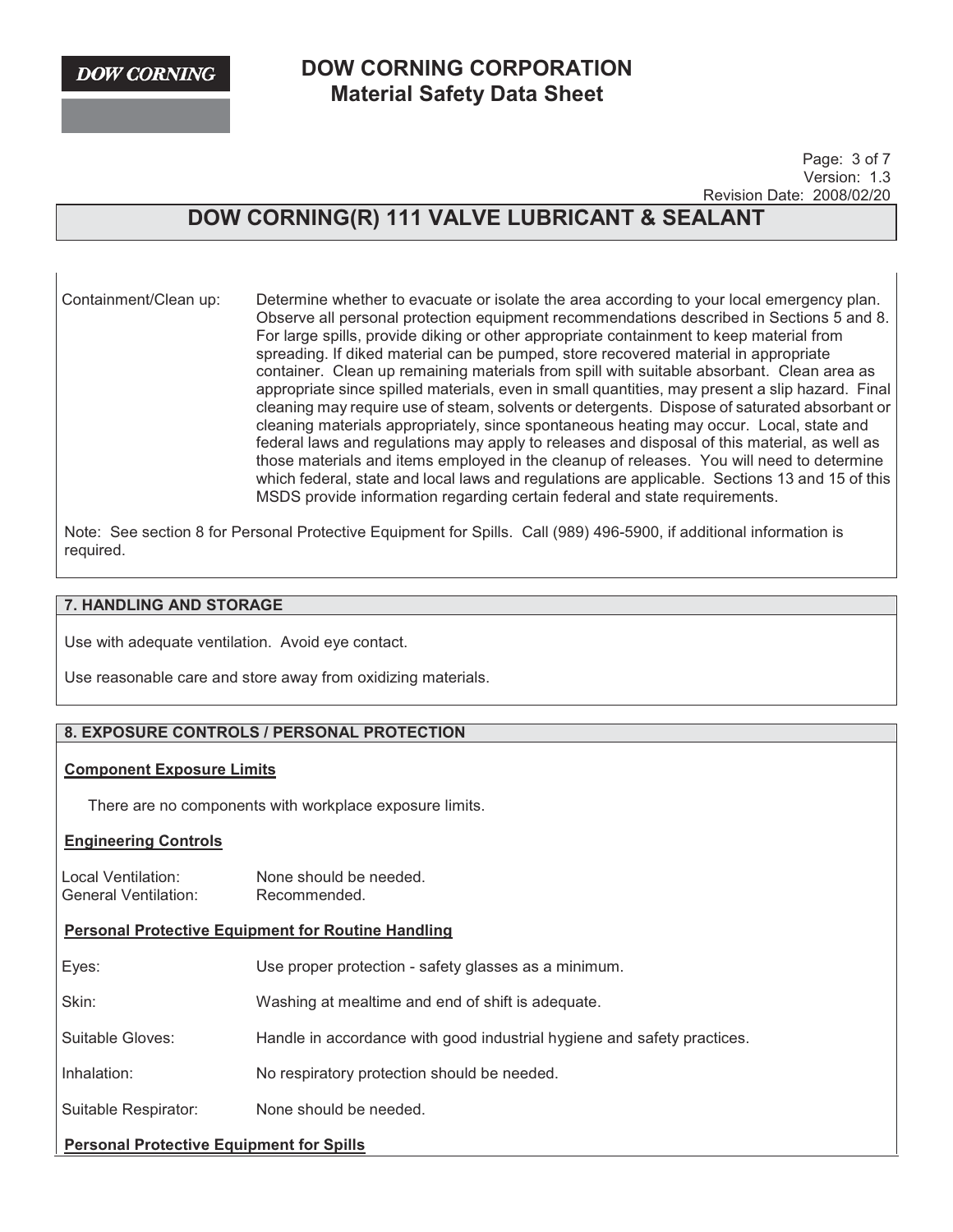**DOW CORNING** 

Respirator:

# **DOW CORNING CORPORATION Material Safety Data Sheet**

 Page: 4 of 7 Version: 1.3 Revision Date: 2008/02/20

# **DOW CORNING(R) 111 VALVE LUBRICANT & SEALANT**

Eyes: Use proper protection - safety glasses as a minimum.

Skin: Washing at mealtime and end of shift is adequate.

Inhalation/Suitable No respiratory protection should be needed.

Precautionary Measures: Avoid eye contact. Use reasonable care.

Note: These precautions are for room temperature handling. Use at elevated temperature or aerosol/spray applications may require added precautions.

## **9. PHYSICAL AND CHEMICAL PROPERTIES**

| Physical Form: Grease                       | Color: Translucent white                           |
|---------------------------------------------|----------------------------------------------------|
|                                             | Odor: Odorless                                     |
| Specific Gravity @ 25°C: 1.1                |                                                    |
|                                             | Viscosity: Not determined.                         |
| Freezing/Melting Point: Not determined.     |                                                    |
|                                             | Boiling Point: Not determined.                     |
| Vapor Pressure @ 25°C: Not determined.      |                                                    |
|                                             | Vapor Density: Not determined.                     |
| Solubility in Water: Not determined.        |                                                    |
|                                             | pH: Not determined.                                |
| Volatile Content: Not determined.           |                                                    |
|                                             | Flash Point: $>214$ °F $/$ > 101.1 °C (Closed Cup) |
| Autoignition Temperature: Not determined.   |                                                    |
| Flammability Limits in Air: Not determined. |                                                    |

Note: The above information is not intended for use in preparing product specifications. Contact Dow Corning before writing specifications.

| <b>10. STABILITY AND REACTIVITY</b>                                                                                                                                                                                             |                                          |  |
|---------------------------------------------------------------------------------------------------------------------------------------------------------------------------------------------------------------------------------|------------------------------------------|--|
| <b>Chemical Stability:</b>                                                                                                                                                                                                      | Stable.                                  |  |
| Hazardous<br>Polymerization:                                                                                                                                                                                                    | Hazardous polymerization will not occur. |  |
| Conditions to Avoid:                                                                                                                                                                                                            | None.                                    |  |
| Materials to Avoid:                                                                                                                                                                                                             | Oxidizing material can cause a reaction. |  |
| <b>Hazardous Decomposition Products</b>                                                                                                                                                                                         |                                          |  |
| Thermal breakdown of this product during fire or very high heat conditions may evolve the following decomposition<br>products: Carbon oxides and traces of incompletely burned carbon compounds. Silicon dioxide. Formaldehyde. |                                          |  |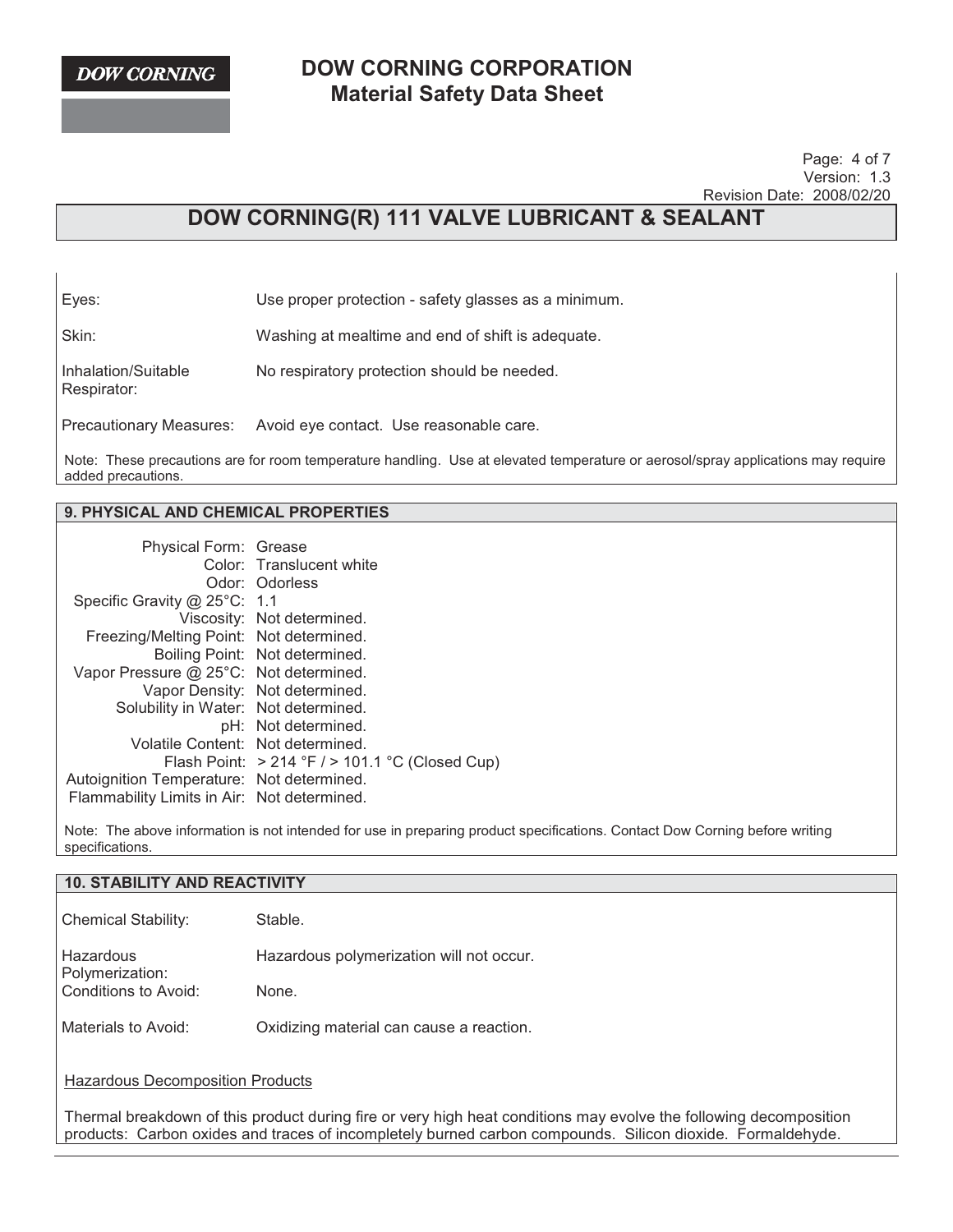Page: 5 of 7 Version: 1.3 Revision Date: 2008/02/20

# **DOW CORNING(R) 111 VALVE LUBRICANT & SEALANT**

## **11. TOXICOLOGICAL INFORMATION**

## **Special Hazard Information on Components**

No known applicable information.

#### **12. ECOLOGICAL INFORMATION**

#### **Environmental Fate and Distribution**

Complete information is not yet available.

#### **Environmental Effects**

Complete information is not yet available.

## **Fate and Effects in Waste Water Treatment Plants**

Complete information is not yet available.

Ecotoxicity Classification Criteria

| Hazard Parameters (LC50 or EC50)                                                                               | High         | Medium                 | ∟OW   |
|----------------------------------------------------------------------------------------------------------------|--------------|------------------------|-------|
| Acute Aquatic Toxicity (mg/L)                                                                                  | $\leq$ =1    | $>1$ and $\leq 100$    | >100  |
| <b>Acute Terrestrial Toxicity</b>                                                                              | $\leq$ = 100 | $>100$ and $\leq$ 2000 | >2000 |
| This table is advantable as IIF action contact Tacis class and Dial, Associated II, ACTM CTD 4470, a 94, 4009, |              |                        |       |

This table is adapted from "Environmental Toxicology and Risk Assessment", ASTM STP 1179, p.34, 1993.

This table can be used to classify the ecotoxicity of this product when ecotoxicity data is listed above. Please read the other information presented in the section concerning the overall ecological safety of this material.

#### **13. DISPOSAL CONSIDERATIONS**

## **RCRA Hazard Class (40 CFR 261)**

When a decision is made to discard this material, as received, is it classified as a hazardous waste? No

State or local laws may impose additional regulatory requirements regarding disposal.Call (989) 496-6315, if additional information is required.

#### **14. TRANSPORT INFORMATION**

## **DOT Road Shipment Information (49 CFR 172.101)**

Not subject to DOT.

**Ocean Shipment (IMDG)**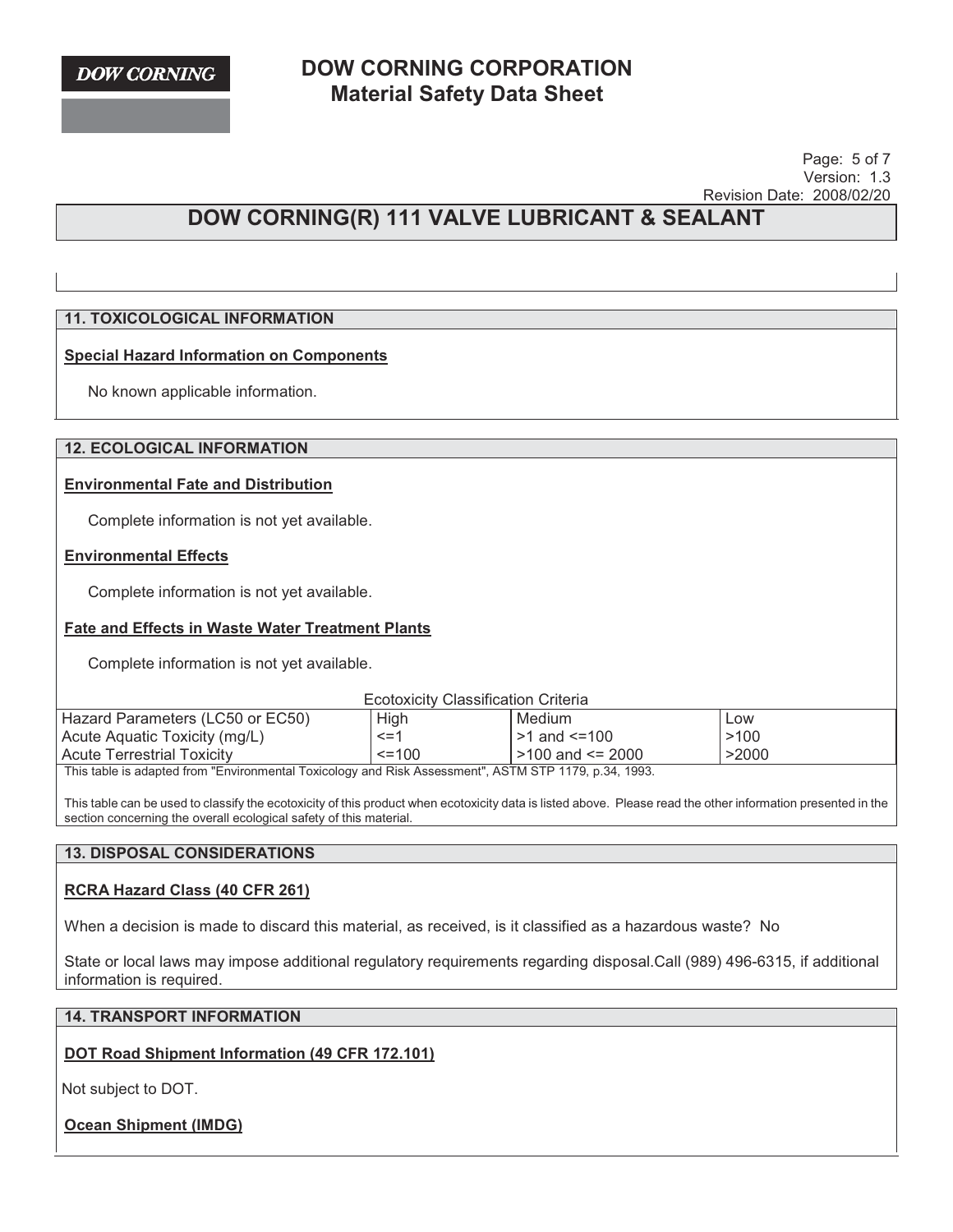

 Page: 6 of 7 Version: 1.3 Revision Date: 2008/02/20

# **DOW CORNING(R) 111 VALVE LUBRICANT & SEALANT**

Not subject to IMDG code.

## **Air Shipment (IATA)**

Not subject to IATA regulations.

Call Dow Corning Transportation, (989) 496-8577, if additional information is required.

Contents of this MSDS comply with the OSHA Hazard Communication Standard 29 CFR 1910.1200.

TSCA Status: All chemical substances in this material are included on or exempted from listing on the TSCA Inventory of Chemical Substances.

**EPA SARA Title III Chemical Listings**

**Section 302 Extremely Hazardous Substances (40 CFR 355):**  None.

**Section 304 CERCLA Hazardous Substances (40 CFR 302):**  None.

## **Section 311/312 Hazard Class (40 CFR 370):**

Acute: No Chronic: No Fire: No Pressure: No Reactive: No

#### **Section 313 Toxic Chemicals (40 CFR 372):**

None present or none present in regulated quantities.

Note: Chemicals are listed under the 313 Toxic Chemicals section only if they meet or exceed a reporting threshold.

#### **Supplemental State Compliance Information**

**California** 

Warning: This product contains the following chemical(s) listed by the State of California under the Safe Drinking Water and Toxic Enforcement Act of 1986 (Proposition 65) as being known to cause cancer, birth defects or other reproductive harm.

None known.

**Massachusetts**